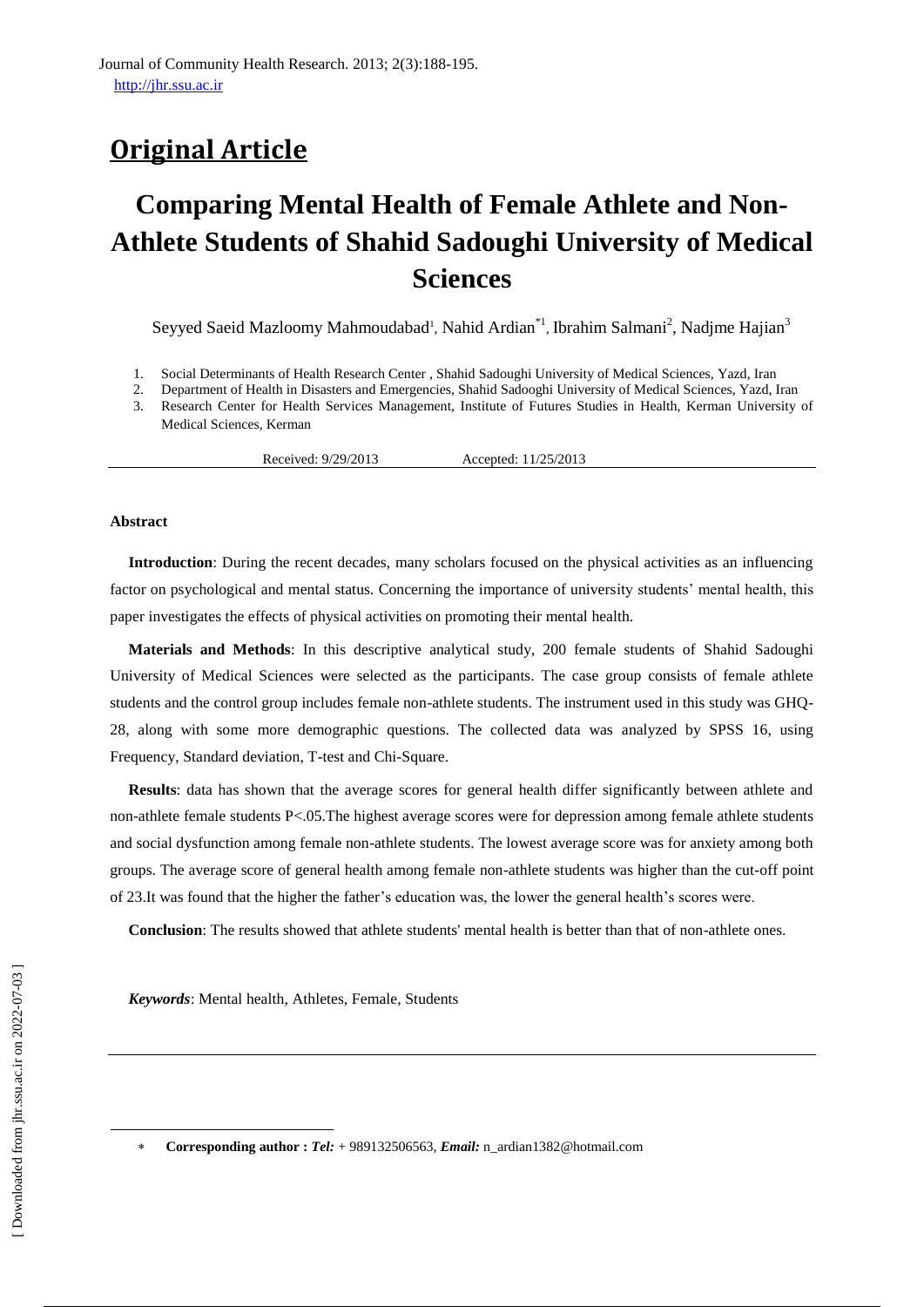Journal of Community Health Research. 2013; 2(3):188-195. [http://jhr.ssu.ac.ir](http://jhr.ssu.ac.ir/)

# **Introduction**

In recent years, topics around psychology and psychotherapy attracted great attentions. That is because of the fact that nowadays human being is facing mental problems and disorders more than anything else. At the present time, in the world, particularly in developing countries, about 150 million people are suffering from some kinds of mental disorders. This figure somehow is related to the increase in population, change of lifestyles, family problems, and financial problems [1]. According to the World Health Organization, mental health is defined as the complete physical-psychological and social health (something more than illness and weakness). Mental health is an aspect of the general concept of health and refers to all the methods and procedures applied to prevent mental  $diseases^{[2]}$ .

Some psychologists believe that factors such as the ability to adjust with the environment, flexibility, fair and logical judgment facing mental deprivations and pressures, are the criteria for mental health $[3]$ . It must be noticed that those who have no mental disorders are not necessarily considered as healthy people, like those who are not apparently ill but are not considered as healthy ones<sup>[4]</sup>.

Mental pressure refers to the condition in which some attraction and burden is imposed to someone. In other words, mental pressure means analyzing one's capability to do tasks which need mental concentration as well as investigating the weakening of one's inner

power which gradually leads to exhaustion [5]. In recent years, the Canadian Community of Mental Health define this concept in three aspects: attitudes towards oneself, attitudes towards others, and attitudes towards the life  $[6]$ .

 Rapid growth of technology during the last three decades of  $20<sup>th</sup>$  century has ensured millions of people that such changes, which are the characteristics of our period, are increasingly agonizing and this speed not only suffers people's psyche, but also wastes their physical energy in the process of adjustment to the continuing changes. Whenever there is no peace to trace the lost physical resources while there is repeated exposure to these mental pressures, the process of tailspin begins, and consequently one will become vulnerable to mental-physical diseases. Therefore, that person will see himself/herself surrounded by unjustifiable anxiety, inability, depression, dissatisfaction, and aimlessness, then the interpersonal relations will be damaged  $^{[7]}$ .

One way to prevent and cure mental disorders introduced by psychologists is the effects of physical activities on mental health, because industrialization of societies and consequently decrease of physical activities and exercises, revealed the importance of these activities more than previous years, and drawn more attention towards the physical activities, particularly its role in psychological issues<sup>[1]</sup>.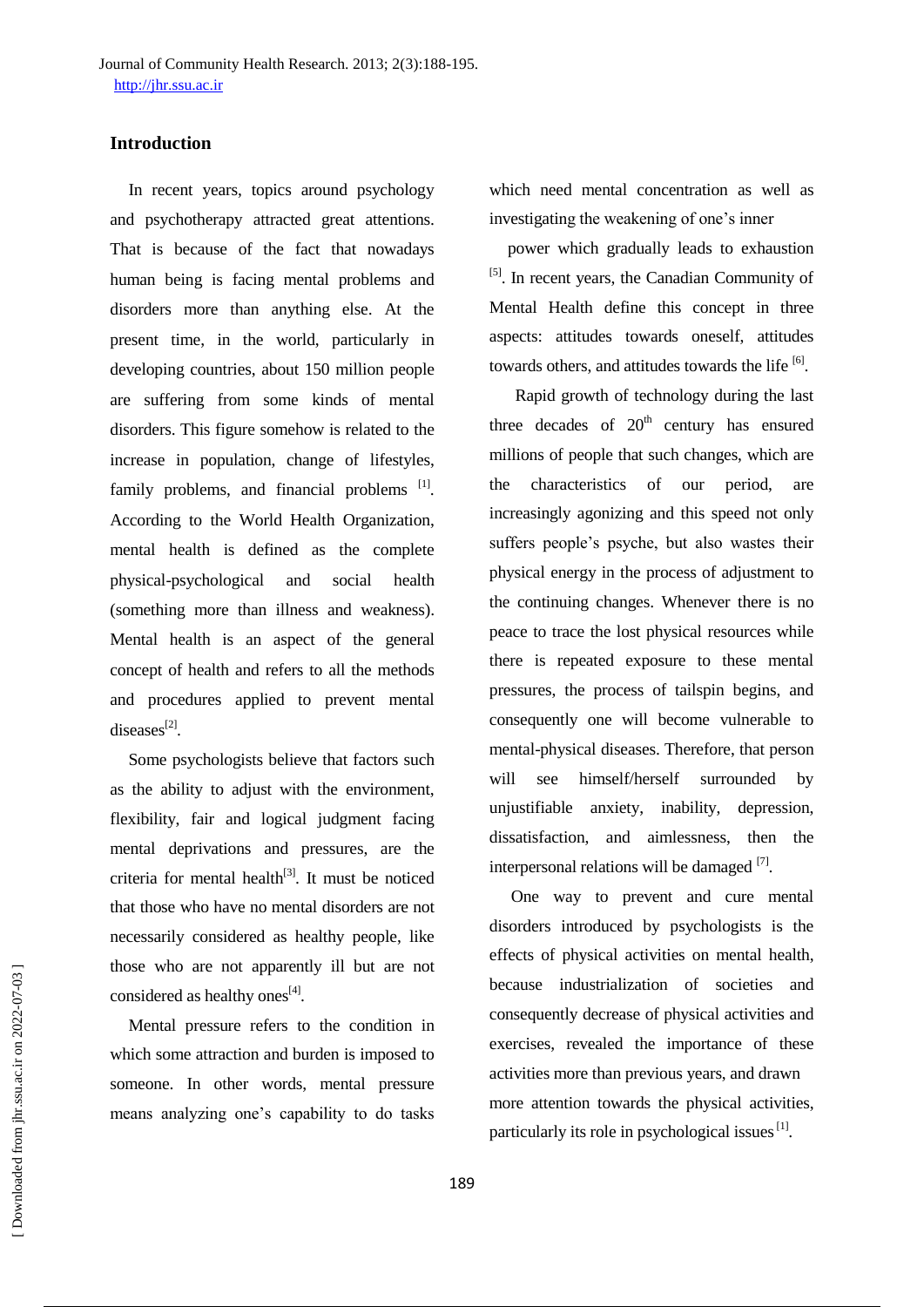Concerning the relation of exercise and mental health, it was previously believed that physical activities are useful for physical health. Today, this point is clear that exercise is for mental health as well as physical health<sup>[8]</sup>, because human beings are physicalpsychological creatures. Educational psychologists believe that body and mind mutually affect each other and physical education, as an innate social and pedagogical need, deals with a great part of education and have a great role in physical and psychological evolution of people<sup>[9]</sup>. According to this facts and concerning the importance of exercise in physical and psychological health, this paper attempted to investigate the effects of physical activities on the general health of athlete students and compare them with non-athlete students, therefore if athlete students have less problems in terms of their mental status, we may conclude that by paying more attention to physical activities of students, their mental health will improve.

# **Materials and Methods**

This research is a descriptive analytical study whose sample population was selected from female undergraduate and postgraduate students of Yazd University of Medical Sciences in 2012. The students were studying at Health school, paramedical department, nursing and midwifery school. 220 students participated in this study among which there were 110 athlete and 110 non-athlete female students who were selected randomly. 106 female athlete students

completely filled the questionnaire. Those were considered as athletes who were members of sport teams or exercised regularly during the last year. On the other hand, only 94 female non-athlete students responded the questionnaire. Questionnaires were distributed among students, then they were given some explanation about the study and ensured that responses are kept confidential, and it was noticed that there is no need to mention their name.

To collect data, a questionnaire which had two parts was used. The first part asked about demographic characteristics and the second part evaluated general health, using 28-General Health Questionnaire (GHQ) , prepared by Goldberg-Hiller, which is a standard instrument and one of the well-known instruments of screening used in 70 countries including Iran  $[7, 7]$  $10, 11$ ]. The questionnaire includes four subscales of somatic symptoms, anxiety, social dysfunction, and depression. It was scored using a four level Likert scale, ranged from 0 to 3. Therefore the total scores ranged from 0 to 84 and the cutoff point was 23. Scores higher than 23 mean mental health is in danger. Concerning scores of the four subscales, ranging from 0 to 28, the cutoff point was 14, higher than which were considered as the indicators of mental disorders.

Collected data was codified and analyzed by SPSS 16, using frequency tables and descriptive statistics such as percentage, mean, standard deviation and other analytical operations. Students themselves filled the questionnaires.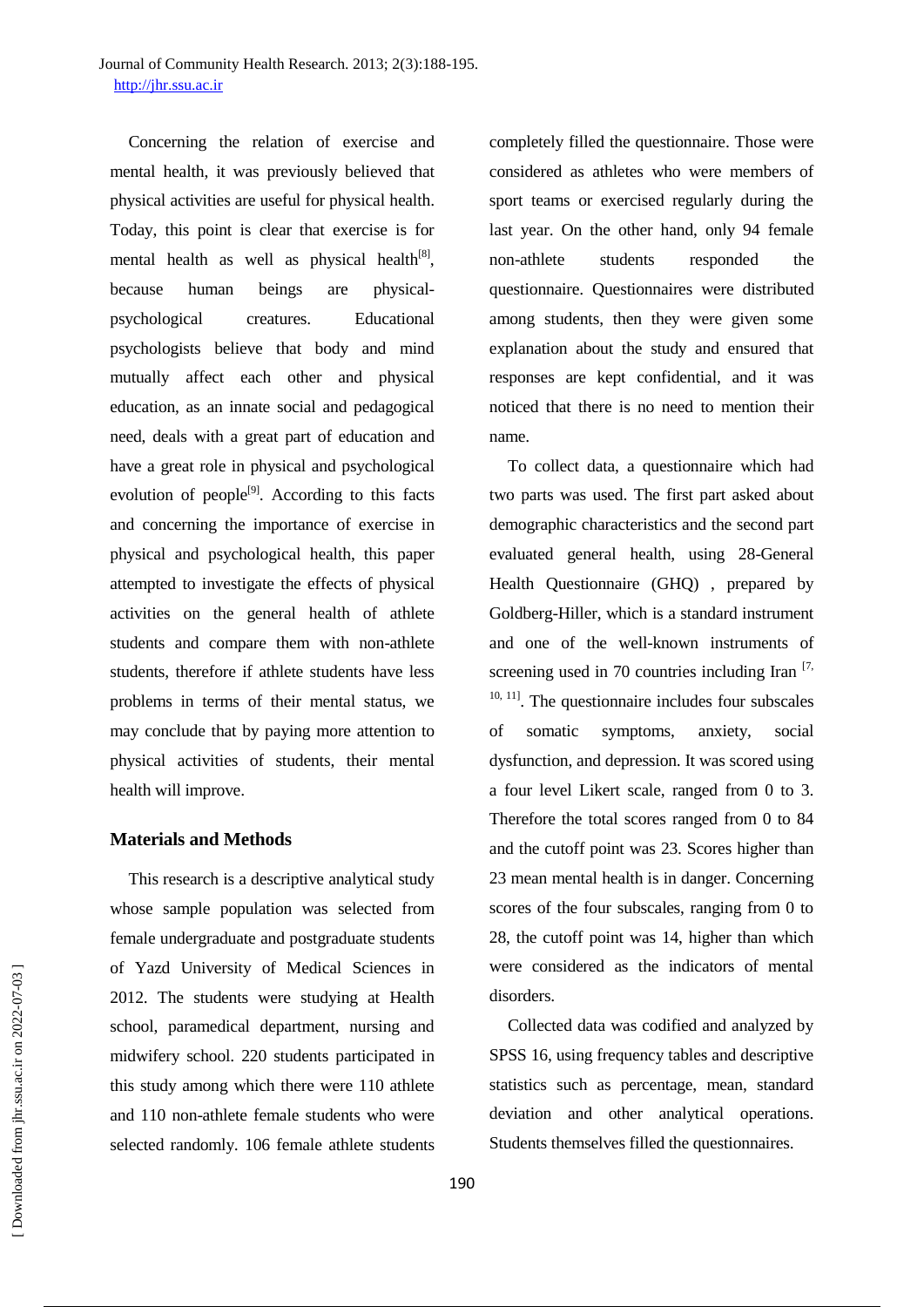Journal of Community Health Research. 2013; 2(3):188-195. [http://jhr.ssu.ac.ir](http://jhr.ssu.ac.ir/)

#### **Results**

158 out of 200 students (79%) who completed the questionnaire were not married. 188 participants (94%) were undergraduate students. Fathers of 90 students (45%) were self-employed and mothers of 175 students (78%) were housewives. Fathers of athlete students were mostly self-employed (48 ones and 45%), and then 32 of them (30%) were staffs. in the case of non-athlete students, 42 students' fathers (45%) were self-employed and 29 (35%) were retired. The fathers of 39 athlete students (37%) were university graduated and 29 (27%) were at high school diploma level. However, for non-athlete students, 27 fathers

(29%) had high school diplomas, and 24 (26%) had only primary education. According to the T-test operated, the mean score of the general health for female athlete students was significantly different from the mean score of female non-athlete students (P<.05). The lowest score for both groups was for anxiety, which was (3.50  $\pm$  3.47) in athlete group, and (6.34  $\pm$ 3.80) in non-athlete group. The highest score for both groups was for depression that was,  $6.50 \pm$ 3.32 in athlete group and 7.69  $\pm$  3.84 in nonathlete group. The mean score of the general health for female non-athlete students was higher than the cutoff point 23 (Table 1).

**Table 1**: Mean and standard deviation of general health and its subcategories among athlete and non-athlete female students

|                                                                   | <b>Athlete</b> |                       | <b>Non-Athlete</b> |                       |          |                     |
|-------------------------------------------------------------------|----------------|-----------------------|--------------------|-----------------------|----------|---------------------|
| <b>Students</b><br><b>General Health</b><br>and its subcategories | Mean           | Standard<br>deviation | Mean               | Standard<br>deviation | T        | <b>Significance</b> |
| <b>General health</b>                                             | 19.80          | 10.19                 | 24.96              | 13.22                 | $-2.995$ | .003                |
| Somatic symptoms                                                  | 5.20           | 3.26                  | 6.52               | 4.06                  | $-2.509$ | .01                 |
| <b>Social</b><br>dysfunction                                      | 5.45           | 3.79                  | 6.34               | 3.80                  | $-1.625$ | .10                 |
| <b>Depression</b>                                                 | 6.50           | 3.32                  | 7.69               | 3.84                  | $-2.332$ | .02                 |
| <b>Anxiety</b>                                                    | 3.05           | 3.47                  | 6.17               | 4.37                  | $-1.995$ | .04                 |

There was a significant difference between the mean scores of general health of unmarried female athlete and non-athlete students. It was also the case for undergraduate female athlete and non-athlete students (P<.05). Comparing female athlete and non-athlete students whose

fathers were retired, significant difference was noticed. The same was true about those students whose fathers had university degrees (P<.05).

It was found that the higher the fathers' education was, the lower the general health's scores were (Table 2). The highest general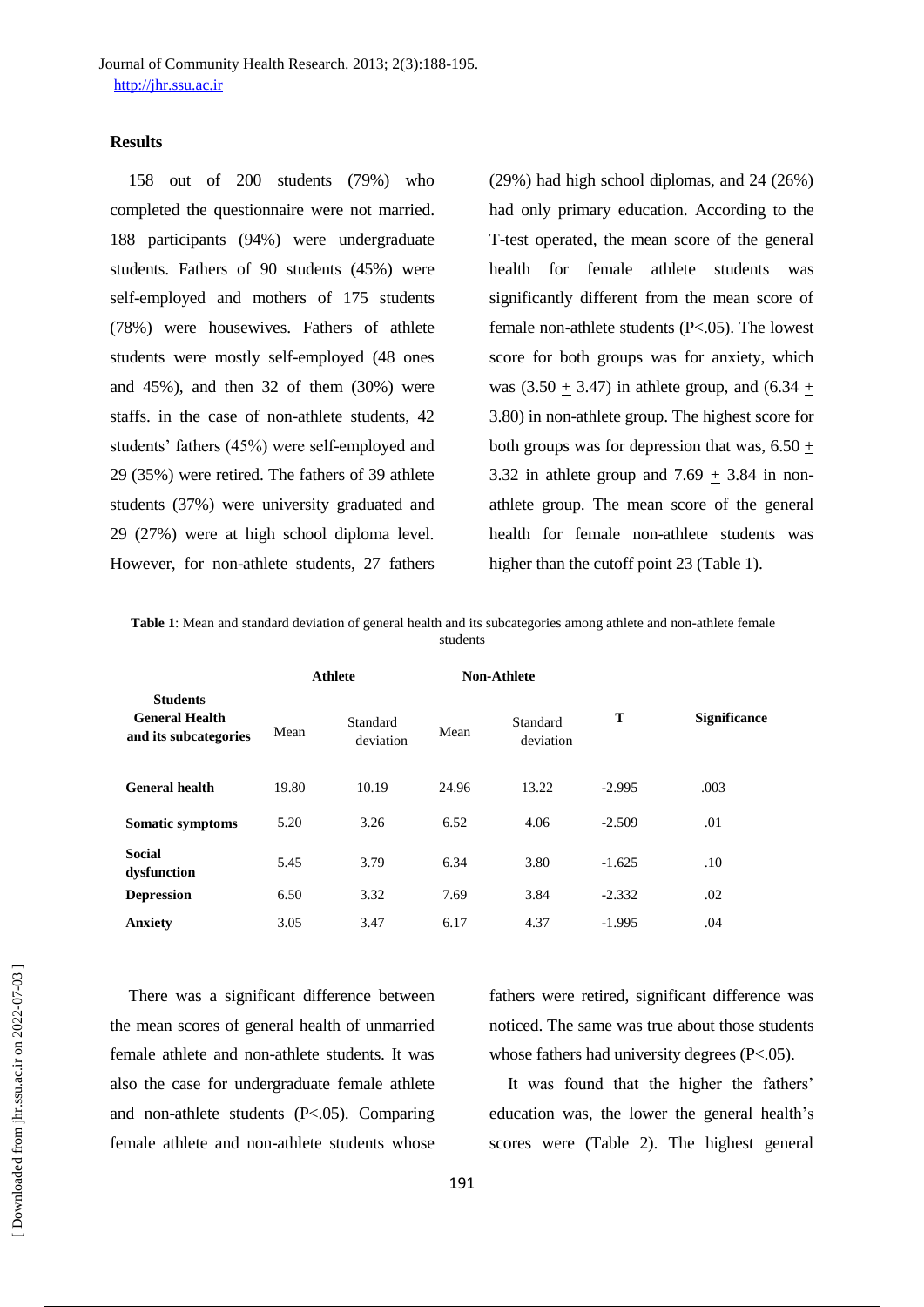# Journal of Community Health Research. 2013; 2(3):188-195. [http://jhr.ssu.ac.ir](http://jhr.ssu.ac.ir/)

health score was obtained by non-athlete students whose fathers were illiterate (41.00 + 19.42). Although, there were no significant correlation between the mean of general health scores and fathers' job except for retired ones, the mean score of general health of non-athlete students whose fathers were unemployed was higher than cutoff point score of 23.

**Table 2**: The mean and standard deviation of General Health scores among female athlete and non-athlete students based on their demographic characteristics

| <b>Students</b>                |       | <b>Athlete</b>        |       | Non-athlete           |          | <b>Significance</b> |  |  |  |  |  |
|--------------------------------|-------|-----------------------|-------|-----------------------|----------|---------------------|--|--|--|--|--|
| Demographic<br>characteristics | Mean  | Standard<br>deviation | Mean  | Standard<br>deviation |          |                     |  |  |  |  |  |
| <b>Marital</b> status          |       |                       |       |                       |          |                     |  |  |  |  |  |
| <b>Unmarried</b>               | 19.79 | 10.41                 | 26.02 | 13.67                 | $-3.109$ | .002                |  |  |  |  |  |
| <b>Married</b>                 | 19.82 | 9.67                  | 20.12 | 9.87                  | $-.094$  | .092                |  |  |  |  |  |
| <b>Education</b>               |       |                       |       |                       |          |                     |  |  |  |  |  |
| Undergraduate                  | 19.66 | 10.28                 | 25.09 | 12.88                 | $-3.081$ | .002                |  |  |  |  |  |
| Postgraduate                   | 20.71 | 10.22                 | 29.66 | 19.55                 | $-.983$  | .35                 |  |  |  |  |  |
| Fathers' job                   |       |                       |       |                       |          |                     |  |  |  |  |  |
| unemployed                     | 22.00 | $\overline{0}$        | 38.00 | 31.29                 | $-.457$  | .67                 |  |  |  |  |  |
| <b>Staff</b>                   | 19.21 | 10.37                 | 25.63 | 14.89                 | $-1.810$ | .07                 |  |  |  |  |  |
| Self-employed                  | 21.56 | 10.44                 | 23.42 | 10.55                 | $-.787$  | .43                 |  |  |  |  |  |
| retired                        | 17.39 | 9.54                  | 24.75 | 11.47                 | $-2.455$ | .01                 |  |  |  |  |  |
| <b>Fathers' education</b>      |       |                       |       |                       |          |                     |  |  |  |  |  |
| illiterate                     | 20.50 | 8.22                  | 41.00 | 19.42                 | $-1.965$ | .08                 |  |  |  |  |  |
| <b>Primary school</b>          | 20.86 | 12.86                 | 20.08 | 8.50                  | .229     | .82                 |  |  |  |  |  |
| <b>Secondary school</b>        | 24.00 | 8.12                  | 20.91 | 10.50                 | .843     | .40                 |  |  |  |  |  |
| <b>High school</b><br>diploma  | 18.24 | 8.94                  | 27.12 | 12.40                 | $-2.885$ | .23                 |  |  |  |  |  |
| University<br>education        | 18.82 | 10.66                 | 25.73 | 14.53                 | $-2.152$ | .03                 |  |  |  |  |  |

## **Discussion**

Results indicated that those students who did exercises are generally healthier in terms of mental health than those who seldom exercised. Physical activities may lead to mental health in several ways. These activities increase self-assurance which leads to self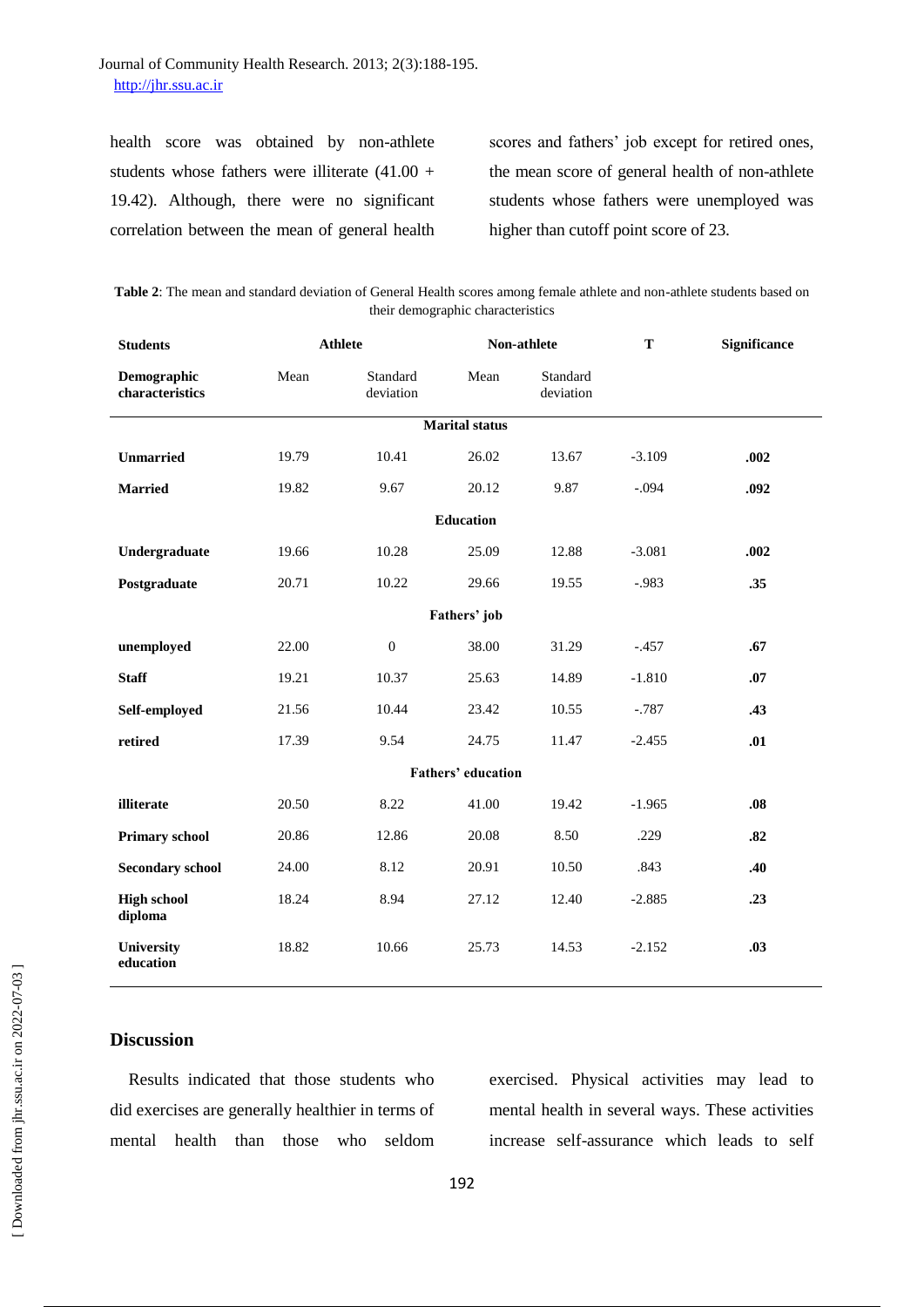confidence. It is obvious that increasing self confidence makes some positive changes in one's interpersonal relations and social network. Such changes are of benefit to one's mental health <sup>[2]</sup>. Other related studies also revealed similar findings  $[2, 5, 12-16]$ . Also, some other researchers have shown that after physical activities, anxiety, depression and self-esteem change in positive ways  $^{[16-18]}$ .

The lowest average score was for the anxiety in both groups. However, in similar studies  $[2, 5, 19-21]$ , the lowest average score was for depression.

The fact that depression level is higher than other researches needs more study. Probably, being in the desert area and lack of welfare and recreation facilities to spend their free times affected the students' depression level. The average scores for Somatic symptoms were significantly different between the groups, which was in accordance with previous studies. Concerning social dysfunction, no significant difference was observed. However some studies found significant difference between athlete and non-athlete groups in terms of social dysfunction  $[21]$ .

It seems that in this study, there are stronger factors, comparing to physical activities, which affect social dysfunction and make the groups somehow similar in this aspect.

The impacts of the regular exercise were confirmed in different studies. The study by Paluska showed that aerobic exercises significantly reduced depression symptoms and improved anxiety<sup>[22]</sup>.

Comparing average scores of depression, the athlete group obtained lower score compared to non-athlete group, which confirmed the results of previous studies $^{[13, 21]}$ . Some studies have confirmed that the exercise could decrease depression level by increasing the level of norepinephrine and nephrotonin during activities <sup>[23]</sup>. Concerning anxiety, the average scores of the groups were significantly different, similar to other researches $^{[13, 24]}$ . However, the contrary results in some other studies<sup>[21]</sup> may be resulted from different instruments and questionnaires used. The findings indicated that there was a significant difference between unmarried athlete and nonathlete students in terms of their average scores for general health. In other study on university students, it was found that there was a greater difference between the average scores of mental health, obtained by married and unmarried students [16], which might represent the higher motivation and more opportunities available for unmarried students. The reason behind the difference of average scores of general health between undergraduate and graduate students can be the difference in their free times. There was a significant correlation between the female athlete and non-athlete students whose fathers had university degrees. It seems that the higher the father's education and awareness was, the more interested their children were in the exercises. It was also seen that poorest general health belonged to female non-athlete students whose fathers were illiterate.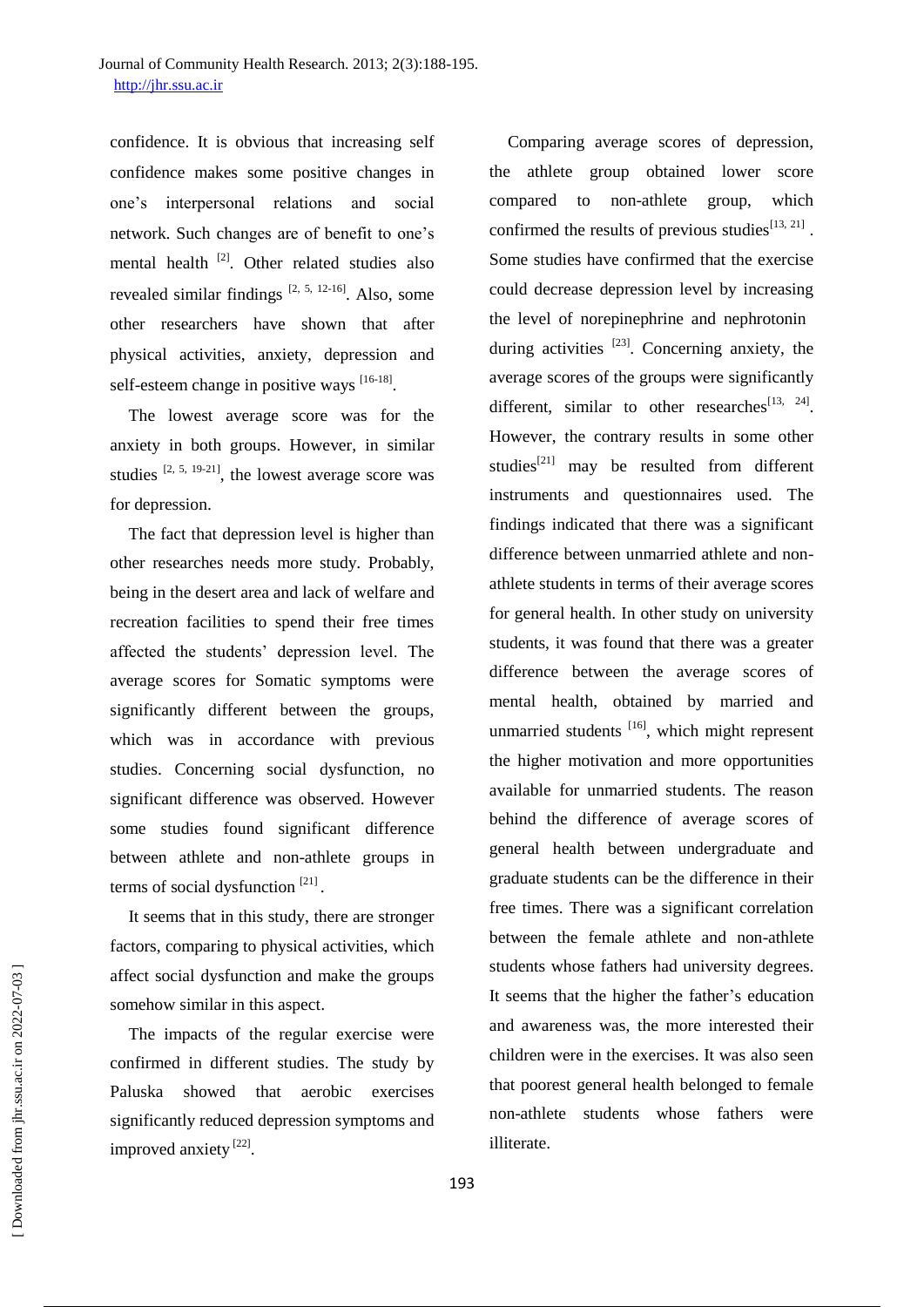Generally, the findings have shown the impacts of regular physical activities on the general health of university students, although such studies cannot establish or confirm a cause-and-effect relationship between variables. It is noteworthy that the general health among athlete students was better than Yazd native people's general health <sup>[25]</sup> as well as non-athlete students. However non-athlete students obtained lower scores for general health compare to native people's  $^{[25]}$ .

## **Conclusion**

 According to the obtained results, the general health of female non-athlete students was in danger. This can be studied more, as the researchers can investigate students' higher depression level shown in this paper. Finally it

is worth to say that the university managers and officials should pay more attention to programs aimed at promulgating the culture of doing exercise and highlighting the role of physical education office of the university in this case. Moreover, the high depression level of students may reduce by recreating physical activities.

## **Acknowledgement**

We would like to express our deepest appreciation to Dr. Ehrampoush, the president of the General Health School, and other staffs of this School, and the managers of research center of social factors affecting the Health, and those responsible for students' dormitories and all the students of Shahid Sadoughi University of Medical Sciences who helped us and participated in this research.

#### **References**

- 1. Tafti NN, Pakdaman S, Asgari A. The Role of Sport and Personality Traits in Psychosocial Development of Students.Journal of Iranian pscycology. 1999; 5(17):53-62. [Persian]
- 2. Ahmadi E, Shikh Alizadeh S, shirmohamadzadeh M. Experimental study of the effect of exercise on mental health of students. Tabriz University of Teacher Education. 2006; 29(19-28): 19-29. [Persian]
- 3. Behrooz, M. Mental Health. Ghoomes Publisher;2010.[Persian]
- 4. Bani Jamal S, Ahadi. Health and Mental Retardation. Tehran: Ney publisher;1991.[Persian]
- 5. Esfahani N. Effect of exercise on mental health of Al-Zahra University students. Harekat. 2005; 12(12): 75- 86. [Persian]
- 6. Grossi Farshi MT, Mani A. The Study of mental health in Tabriz Oil Daneshvar Journal. 2004; 2 (11):25-33. [Persian]
- 7. Nasab SMHM, Taghavi SMR, Mohammadi N. Optimism and Stress Appraisal: Evaluation of Two Theoretical Models in Prediction of Psychological Adjustment. Journal of Kerman University of Medical Sciences. 2006; 13 (2):111-20.